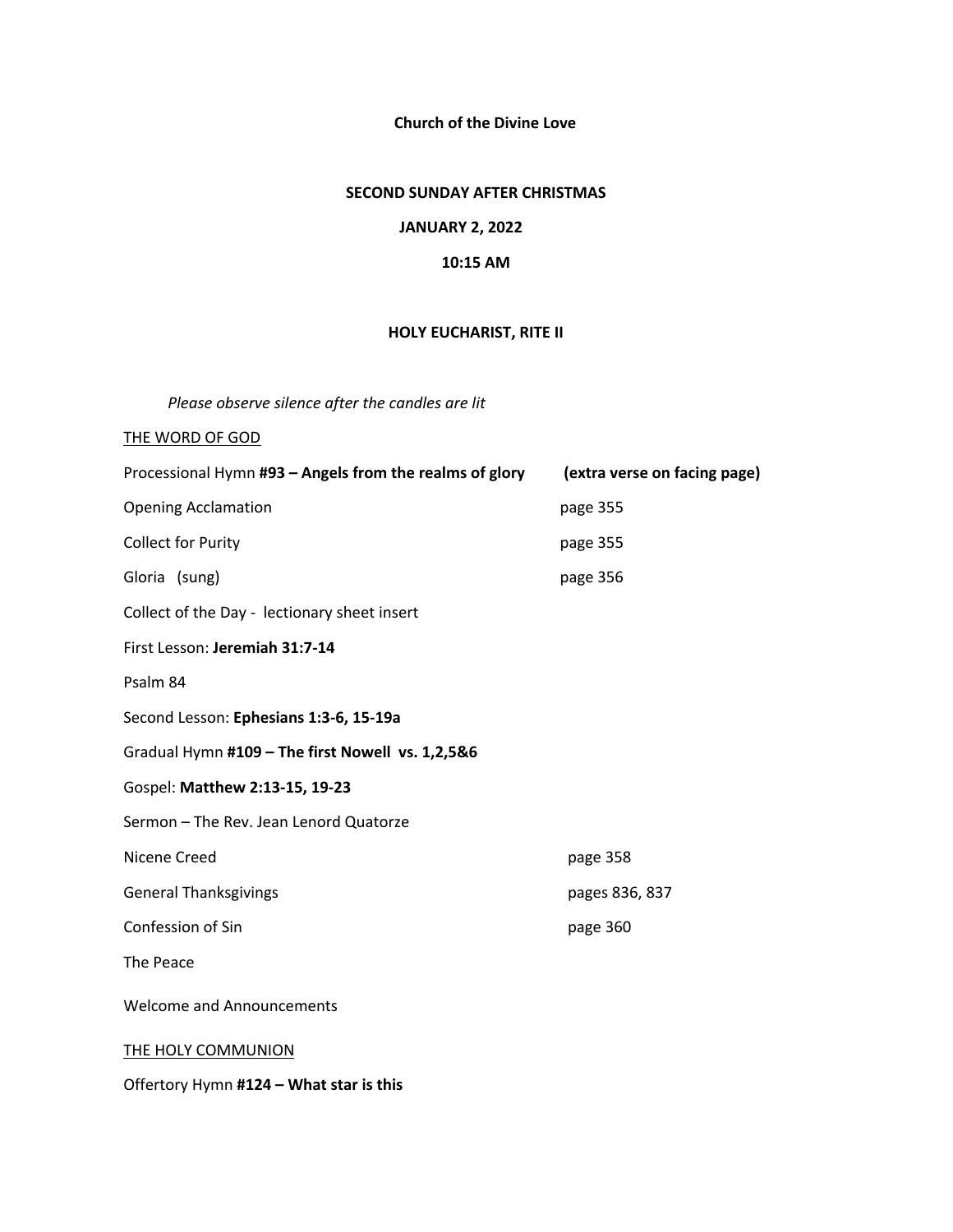| Doxology (sung)                                     |          |
|-----------------------------------------------------|----------|
| The Great Thanksgiving:                             |          |
| Eucharistic Prayer B                                | page 367 |
| Sanctus (S-130 in hymnal)                           | page 362 |
| The Lord's Prayer                                   | page 364 |
| The Breaking of the Bread, Anthem & Prayer          | page 337 |
| The Communion of the Peopl                          |          |
| Communion Hymn - #421 - All glory be to God on high |          |
| <b>Post Communion Prayer</b>                        | page 365 |
| Prayer for Peace - on insert                        |          |
| Prayer of St. Francis                               | page 833 |
| Dismissal Hymn #102 – Once in royal David's city    |          |
|                                                     |          |

# **Sermon Sunday January 2nd, 2022**

Jeremiah 31:7-14; Psalm 84; Ephesians 1:3-6,15-19a; Matthew 2: 13-15,19-23

#### **Sisters and brothers in Christ**,

Dismissal

With the birth of Jesus God entrusts God's self to humanity. God becomes one of us and lives among us. God comes to us as we are. The world does not get cleaned up, sanitized, and made presentable for the birth of Jesus. The Christmas story is not one of preparing the nursery, painting the walls, and making it look cute. It is a story that reveals the truth about God and humanity. That God comes to us as a newborn offers us a new beginning. It also reminds us that the divine life is vulnerable, fragile, and needs to be cared for and protected. There is nothing sentimental or romantic about Matthew's version of the Christmas story. It's reality life.

Before we can celebrate the Epiphany light, the arrival of the wise men and the manifestation of the Christ to the world, we must first remember and acknowledge the darkness of our world. That's what the reordering of the story does for us. Today's story reminds us that Herod is real, not only in Jesus' time but in ours as well. I don't know if the slaughter of the innocents happened the way Matthew describes it, but I know it is a true story. It has been lived in every age throughout history. I don't know if Herod really killed all those babies, but I know that the Herod's of this world will always seek to destroy life, that which is holy and sacred.

Herod is in the news every day. You won't see or hear his name, but you'll recognize him. He's hard to miss. He's in some of our families and relationships. He's in some of our own words, actions, and choices. Herod is our indifference that prevents compassion, our hate and anger that destroy love, our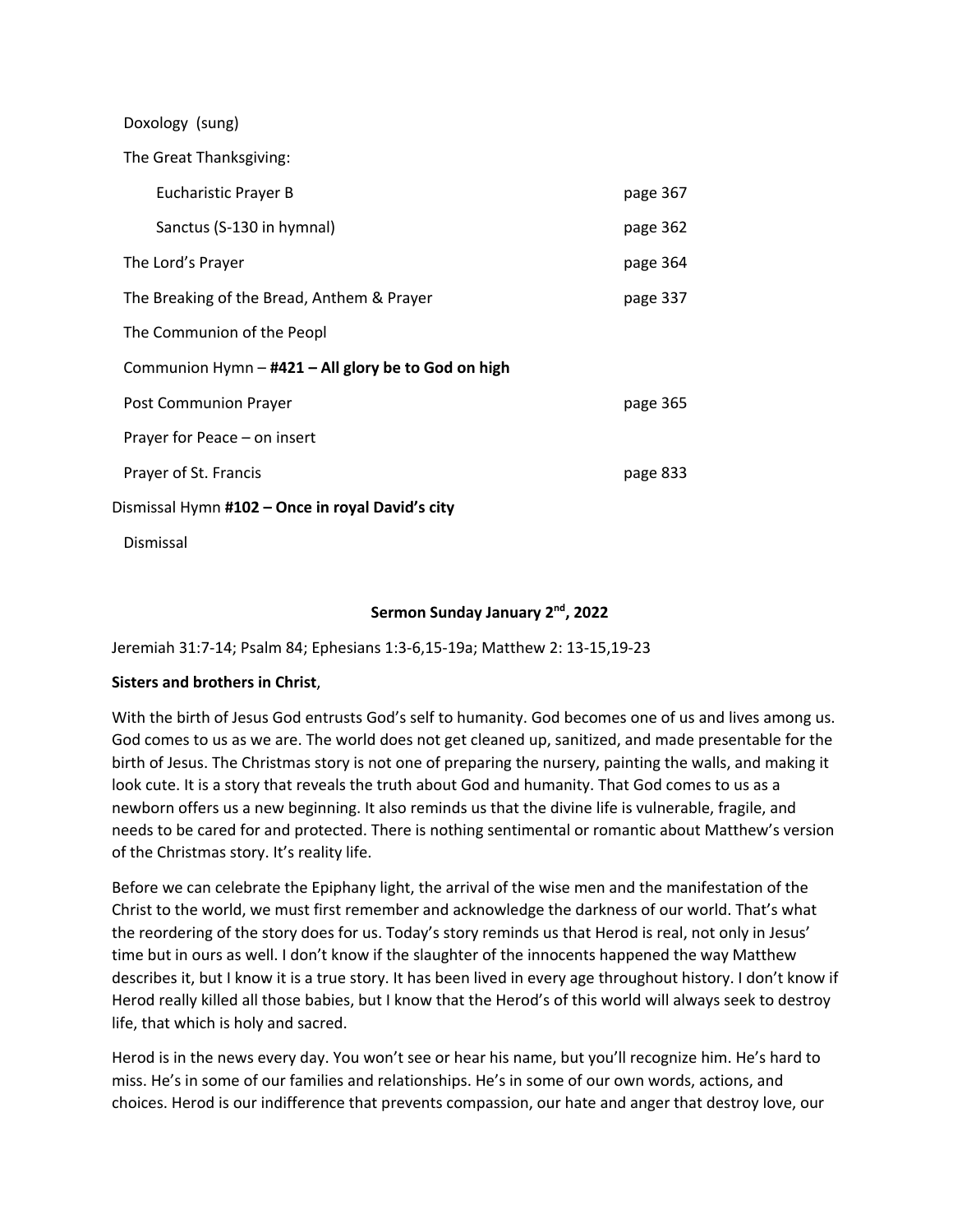busyness and distractions that deny presence, our violence and anxiety that defeat peace, our inhumanity that negates our creation in the image and likeness of God, and our politics when it is narrow, self-serving, discriminatory, and exclusive. Our world and sometimes our lives are full of Herod.

Today's gospel will not let us deny Herod's existence. That doesn't, however, mean that all is lost. It means that the world of Herod is the world into which Jesus is born. The world of Herod is the world in which Jesus puts our lives back together. The world of Herod is the world in which Jesus reveals God is with us and for us. To see Herod before the wise men invites us to move from the darkness of today's gospel to the light of Epiphany. Herod's darkness is not the final reality. Darkness will not prevail. That means, however, that each of us, just like Joseph, has both the opportunity and the responsibility to guard the divine life and protect that which is holy and sacred. That life, that holiness, that sacredness is not only about Jesus it's also about you and me. It's about our lives and our relationships. It's about people we know and people we've never met. It's about the infinite ways in which the divine life is entrusted to all of us. This divine life is the gift of God for the people of God.

Look at your life. Where do you see holiness? What's sacred? In what ways is God entrusting himself to you? Don't give me soft, vague, and mushy answers like love, peace, or happiness. I don't want that. I want names. I want places. I want events. I'm not trying to limit or restrict God's holiness and presence. I'm trying to get us to see the flesh and blood God born on Christmas, an embodied God, a God that comes to us in ways as unique as are each of our lives. So be specific. God is. God comes to us in very tangible ways. Where is God showing up in your life? How? In or by whom? Call them by name. Picture their faces. Return to the places.

Perhaps it's in your marriage, your husband or wife, and the life you have created together. Maybe it's the child or grandchild God has entrusted to you. Maybe it's the holiness of a best friend. Maybe it's an early morning cup of coffee and the silence of divine presence. Maybe it's in reading the scriptures. Maybe you experience the liturgy as the joining of heaven to earth and earth to heaven. For many it will be the beauty of nature: a sunrise in which you offer yourself to God, a sunset in which you give thanks for your life and those you love, or a starry sky and the realization that everything you see speaks of God. For some of you the ordinary routine of work becomes the place in which your life and God's life intersect. Maybe studying is a way in which God entrusts himself to you. You read, think, question, pray, and your eyes open to a new way of seeing. It might be your prayer group, shared intimacy, and the experience that wherever two of three are gathered Christ is there. For some it will be your passion for the poor, feeding the hungry, speaking out for justice, or visiting the sick or dying. I know many of you experience the sacredness of your work around this parish; preparing and setting up for the liturgy, fixing meals for the sick or grieving, working in the office, caring for the building, or helping run our parish school.

Every one of you could add to my list. There are thousands and thousands of ways in which God offers his life to us, entrusting us with that which is holy and sacred. With each gift God says, "Here, this is yours. Care for it. Guard and protect it. Nurture it. I trust this to you. I have no one else. You are Joseph. You are the one to do this." So how do we care for and protect that life, beauty, and holiness in a world of Herod ? It has to begin with waking up to the presence of God in our lives. Isn't that what Joseph did? Isn't that what he always does? He did it before Jesus was born and he does it again today. Before Jesus was born Joseph had decided to quietly dismiss Mary. It was a matter of life and death. But a dream and an awakening would reveal that Mary's child was of the Icon of St. Joseph and Jesus Holy Spirit, so he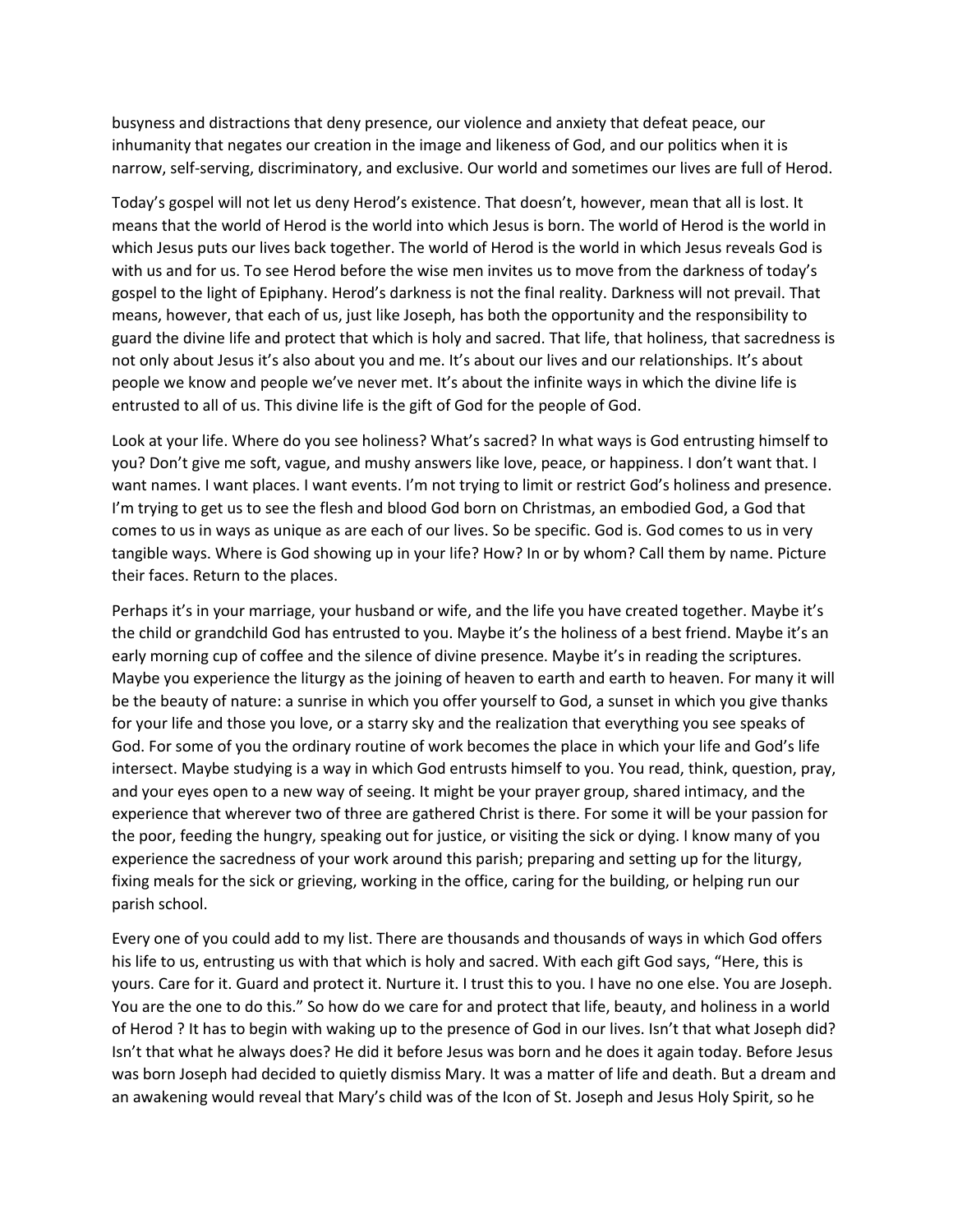took Mary as his wife and named the child Jesus. Today Joseph has another dream and another awakening, and again it is a matter of life and death. "Get up, take the child and his mother, and flee to Egypt…; for Herod is about to search for the child, to destroy him."

When it comes to the holy life of God with us, Emmanuel, Jesus, it is always a matter of life and death; the child's, each other's, our own. God has entrusted his Son to each one of us in a variety of ways. Just like Joseph we stand in the middle between Jesus and Herod, between life and death, between the lifegiver and the life-taker. No one gets to ride the fence, however. We can't stay in the middle. Each one of us chooses. Day by day, minute by minute, we choose. Over and over again we choose. Will we get up and take the child and his mother or will we sleep through and miss what God is doing in our lives? What will it be for you? For me? What are we choosing? Are we nurturing and growing the life of Christ within us? How are we caring for the sacred pieces and parts of our lives? How are we creating a home for Jesus?

When I'm a dreamer my eyes, ears, heart, and spirit are open and receptive. I find and discover things about the world, others, and myself that I never knew before. All paths are open, and life becomes a daring and holy adventure. I feel safe in the uncertainties, led by the unknowing, and drawn by a goal I did not set for myself. Each day offers the possibility of the impossible.

When I'm a searcher, however, my eyes and ears are closed, my heart is hard, and my spirit is resistant. I stand in opposition to the world, others, and even myself. There is only one way, my way. I set goals for myself and agendas for my life, and no one, not even the Child, better get in my way. There's no room for surprise, spontaneity, or the possibility of more life. I'm more interested in the ways things used to be than how they might be. I feel afraid, abandoned, angry, and at risk. We are two days into this new year, and I wonder, in what ways are you a dreamer and in what ways are you a searcher? Dreamers like Joseph are grounded in a reality more real than the illusions of searchers like Herod. It's the reality of faith, hope, and love. It's the reality that the future is always better, not because it necessary will be, but because it might be. It's the reality of Emmanuel, God with us. Will 2022 be different from and better than 2021? I don't know but maybe that's the wrong question to be asking. Maybe we ought to be looking at ourselves instead of the year to come. Will we, in 2022, be different from and better than how we were in 2021? Will we be dreamers, or will we be searchers?

Don't be too anxious or distracted by Herod. Remember, neither God nor Joseph dealt directly with Herod. They didn't give Herod time, attention, or effort. Maybe we shouldn't either. That doesn't mean we deny or ignore the Herod's of our lives. It means, rather, that we gain more by nurturing, feeding, and growing the divine life. It means that our work is to cultivate deep relationships, a life of prayer, and love for all people. It means that in the end holiness always wins.

#### **Happy new year to all of you and be blessed in Jesus' name. Amen**.

Prayer before Worship

Almighty God, who pours out on all who desire it, the

spirit of grace. Deliver us, when we draw near to you,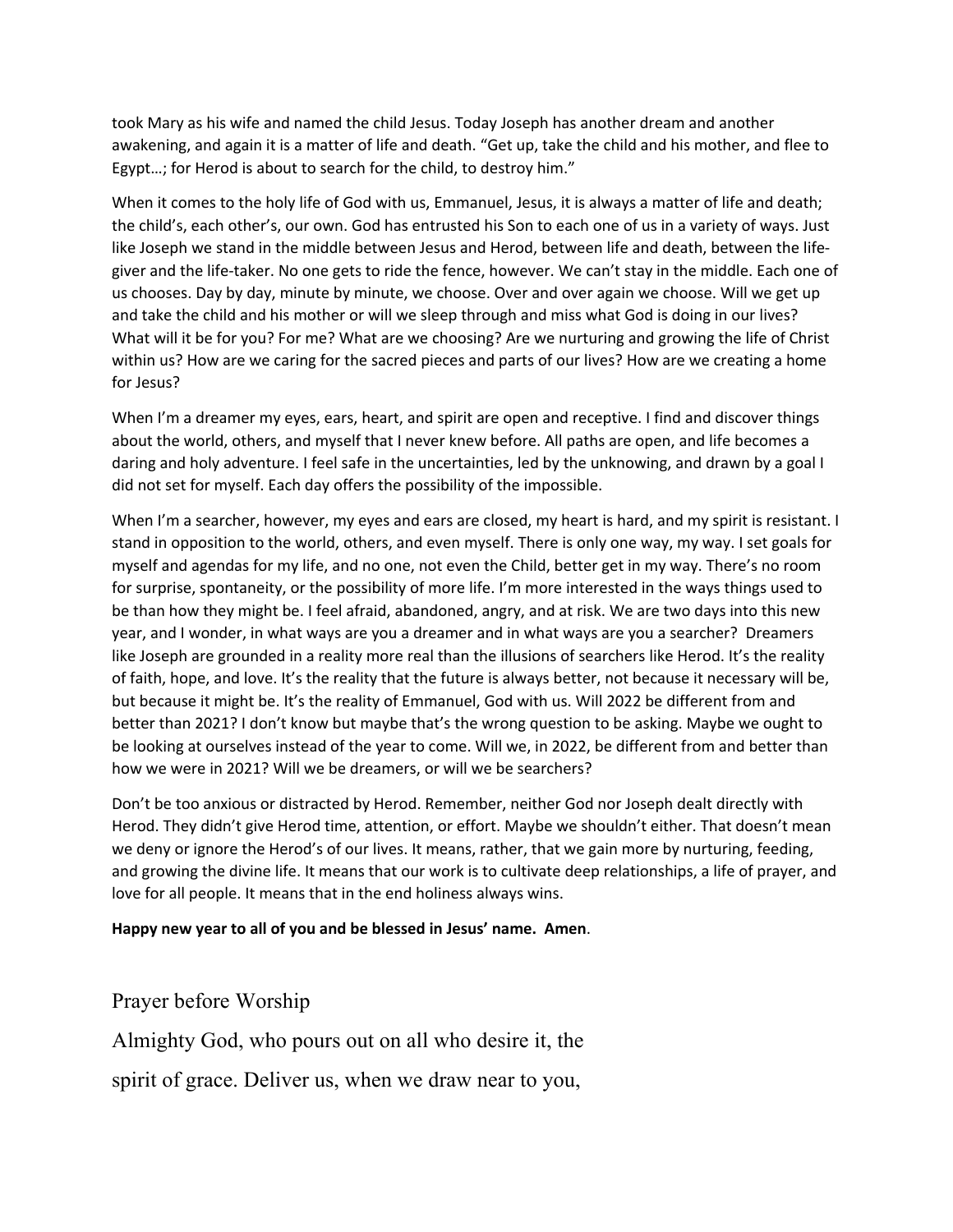from coldness of heart and wanderings of mind, that with steadfast thoughts and kindled affections we may worship you in spirit and in truth; through Jesus Christ our Lord. Amen.

Hymn to be sung during the consecration: Father I adore you, Lay my life before you, How I love you.

Repeat twice with second verse starting with Jesus and third verse starting with Spirit.

Prayer for Peace

Eternal God, in whose perfect kingdom no sword is drawn

but the sword of righteousness, no strength known but the strength of love: So mightily spread abroad your Spirit, that

all peoples may be gathered under the banner of the Prince

of Peace, as children of one Father; to whom be dominions

and glory, now and for ever. Amen

Prayer for the New Year:

O God our Creator, you have divided our life into days